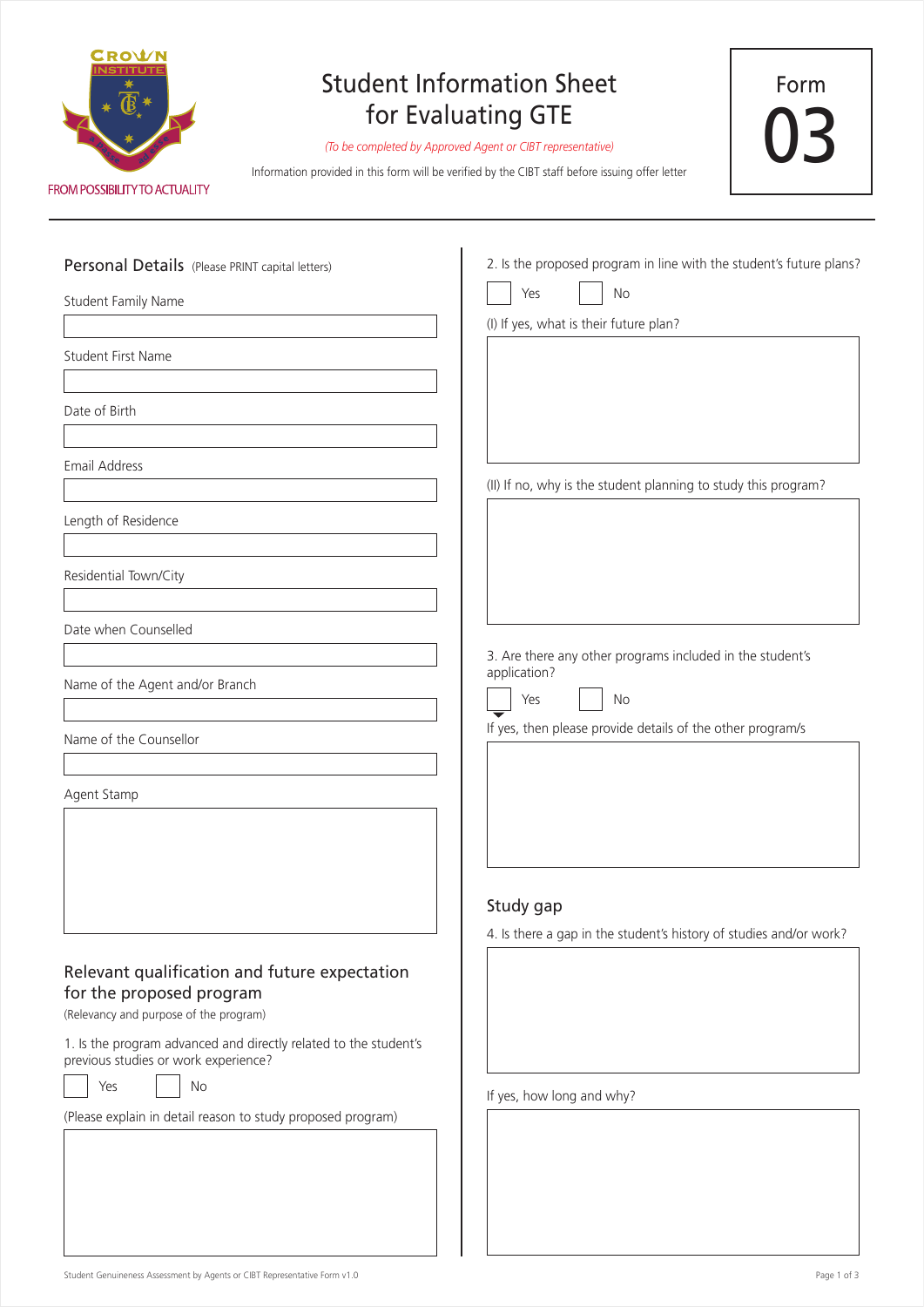

## Student Information Sheet for Evaluating GTE

*(To be completed by Approved Agent or CIBT representative)*

Information provided in this form will be verified by the CIBT staff before issuing offer letter

Form 03

| English proficiency                                                                      | <b>Immigration History</b>                                                                                            |  |
|------------------------------------------------------------------------------------------|-----------------------------------------------------------------------------------------------------------------------|--|
| 5. Has the student taken a formal English language test?<br>Yes<br>No                    | 13. Has the student applied for a student<br>No<br>Yes<br>or any other visa to Australia in the past?                 |  |
| If yes, which test and what score?                                                       | If yes, was it granted?<br>Yes<br>No                                                                                  |  |
| Date Taken<br>Test Type<br>Score                                                         | If no, why not?                                                                                                       |  |
| <b>IELTS</b>                                                                             |                                                                                                                       |  |
|                                                                                          | If granted, why is the student reapplying?                                                                            |  |
| PTE Academic                                                                             |                                                                                                                       |  |
| <b>TOEFL</b>                                                                             |                                                                                                                       |  |
| Cambridge                                                                                | 14. Apart from Australia, has student applied for student or other<br>visa to US, UK Canada, NZ or any other country? |  |
| Others                                                                                   | Yes<br>No                                                                                                             |  |
| If no, has the student studied in an English medium?                                     | Was it granted in all cases?<br>Yes<br>No                                                                             |  |
| Yes<br>No                                                                                | If no, why not?                                                                                                       |  |
|                                                                                          |                                                                                                                       |  |
| If yes, how many years?                                                                  |                                                                                                                       |  |
| What qualification(s) was/were obtained?                                                 |                                                                                                                       |  |
|                                                                                          | <b>Finances</b>                                                                                                       |  |
| Dependant Background                                                                     | 15. Has the student researched well about<br>No<br>Yes<br>studying in Australia before applying?                      |  |
| 6. Is the student married?                                                               | 16. Has the student considered the following:                                                                         |  |
| Yes<br>No                                                                                | a. How the student intends to pay for their tuition fees?                                                             |  |
| If yes, please state when                                                                |                                                                                                                       |  |
| 7. Are the students and spouse living together?                                          |                                                                                                                       |  |
| Yes<br>No                                                                                | b. Their cost of living and general expenses<br>No<br>Yes<br>whilst studying with CIBT in Australia?                  |  |
| 8. Is the student's spouse currently employed?<br>No<br>Yes                              | Where the student intends to live whilst studying with CIBT<br>if accepted?                                           |  |
| 9. If the student has taken an IELTS, was it before or<br>after their wedding?           |                                                                                                                       |  |
|                                                                                          | c. Whether the student will live with friends/family already residing<br>in Australia? If yes, who, where?            |  |
| 10. Do they have any children? (list age/s)                                              |                                                                                                                       |  |
| 11. Will the student's spouse leave his/her job and join the<br>student as a dependant?  | d. If the student intends to be a sponsored student, then who is                                                      |  |
| Yes<br>No                                                                                | expected to pay for the tuition costs & living expenses?<br>(Please provide sponsor name & contact details)           |  |
| 12. If yes, does this concern you as a counsellor that the student's<br>status as a GTE? |                                                                                                                       |  |
|                                                                                          |                                                                                                                       |  |

 $\mathbf{I}$